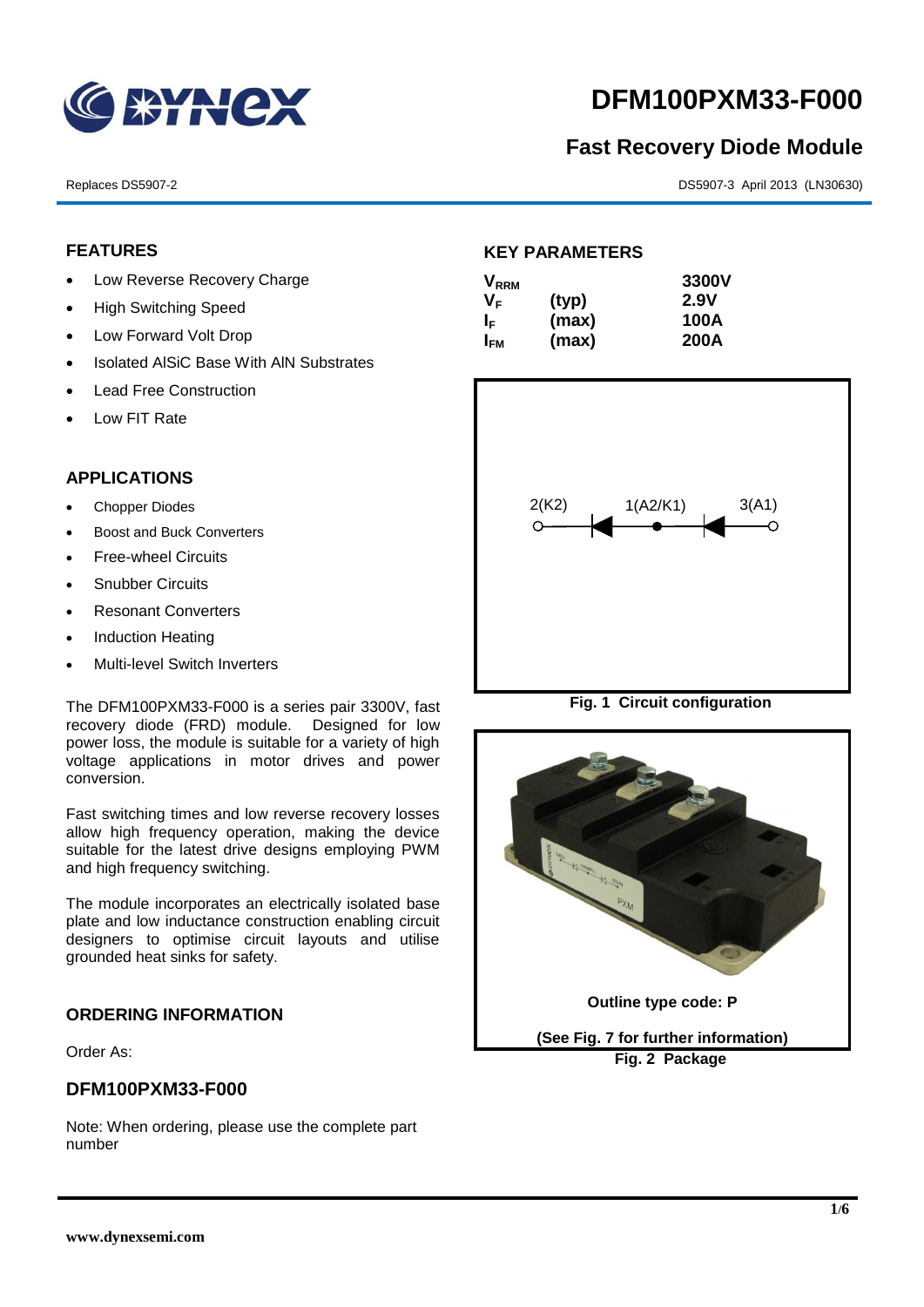## **ABSOLUTE MAXIMUM RATINGS**

Stresses above those listed under 'Absolute Maximum Ratings' may cause permanent damage to the device. In extreme conditions, as with all semiconductors, this may include potentially hazardous rupture of the package. Appropriate safety precautions should always be followed. Exposure to Absolute Maximum Ratings may affect device reliability.

#### **Tcase = 25°C unless stated otherwise**

| Symbol                 | <b>Parameter</b>                | <b>Test Conditions</b>                                   |      | <b>Units</b> |
|------------------------|---------------------------------|----------------------------------------------------------|------|--------------|
| <b>V<sub>RRM</sub></b> | Repetitive peak reverse voltage | $T_i = 125$ °C                                           | 3300 | V            |
| $I_F$                  | Forward current (per arm)       | DC, $T_{case} = 70^{\circ}$ C                            |      | A            |
| $I_{FM}$               | Max. forward current (per arm)  | $T_{\text{case}} = 105^{\circ}C, t_{p} = 1ms$            | 200  | A            |
| $I^2t$                 | $I2t$ value fuse current rating | $V_R = 0$ , $t_p = 10$ ms, $T_i = 125$ °C                | 5    | $kA^2s$      |
| $P_{max}$              | Max. power dissipation          | $T_{\text{case}} = 25^{\circ}C$ , $T_i = 125^{\circ}C$   | 521  | W            |
| $V_{\sf isol}$         | Isolation voltage - per module  | Commoned terminals to base plate.<br>AC RMS, 1 min, 50Hz | 6000 | $\vee$       |
| $Q_{PD}$               | Partial discharge - per module  | IEC1287, $V_1$ = 3500V, $V_2$ = 2600V, 50Hz RMS          | 10   | рC           |
| V <sub>RRM</sub> DC    | DC Voltage stability            | 25°C at sea level, 100 FITs                              | 2200 | V            |

# **THERMAL AND MECHANICAL RATINGS**

| Internal insulation material:     | AIN              |
|-----------------------------------|------------------|
| Baseplate material:               | AISiC            |
| Creepage distance:                | 33mm             |
| Clearance:                        | 20 <sub>mm</sub> |
| CTI (Comparative Tracking Index): | >600             |

| Symbol                     | <b>Parameter</b>                                      | <b>Test Conditions</b>                        | Min   | Typ. | Max | <b>Units</b>    |
|----------------------------|-------------------------------------------------------|-----------------------------------------------|-------|------|-----|-----------------|
| $R_{th(i-c)}$              | Thermal resistance (per arm)                          | Continuous dissipation -<br>junction to case  | -     |      | 192 | °C/kW           |
| $R_{th(c-h)}$              | Thermal resistance -<br>case to heatsink (per module) | Mounting torque 5Nm<br>(with mounting grease) |       |      | 16  | °C/kW           |
| T,                         | Junction temperature                                  |                                               | $-40$ | ۰    | 125 | $^{\circ}C$     |
| ${\mathsf T}_{\text{stg}}$ | Storage temperature range                             |                                               | $-40$ | ۰    | 125 | $\rm ^{\circ}C$ |
|                            |                                                       | Mounting - M6                                 | -     |      | 5   | <b>Nm</b>       |
|                            | <b>Screw Torque</b>                                   | Electrical connections - M5                   | ۰     |      | 4   | Nm              |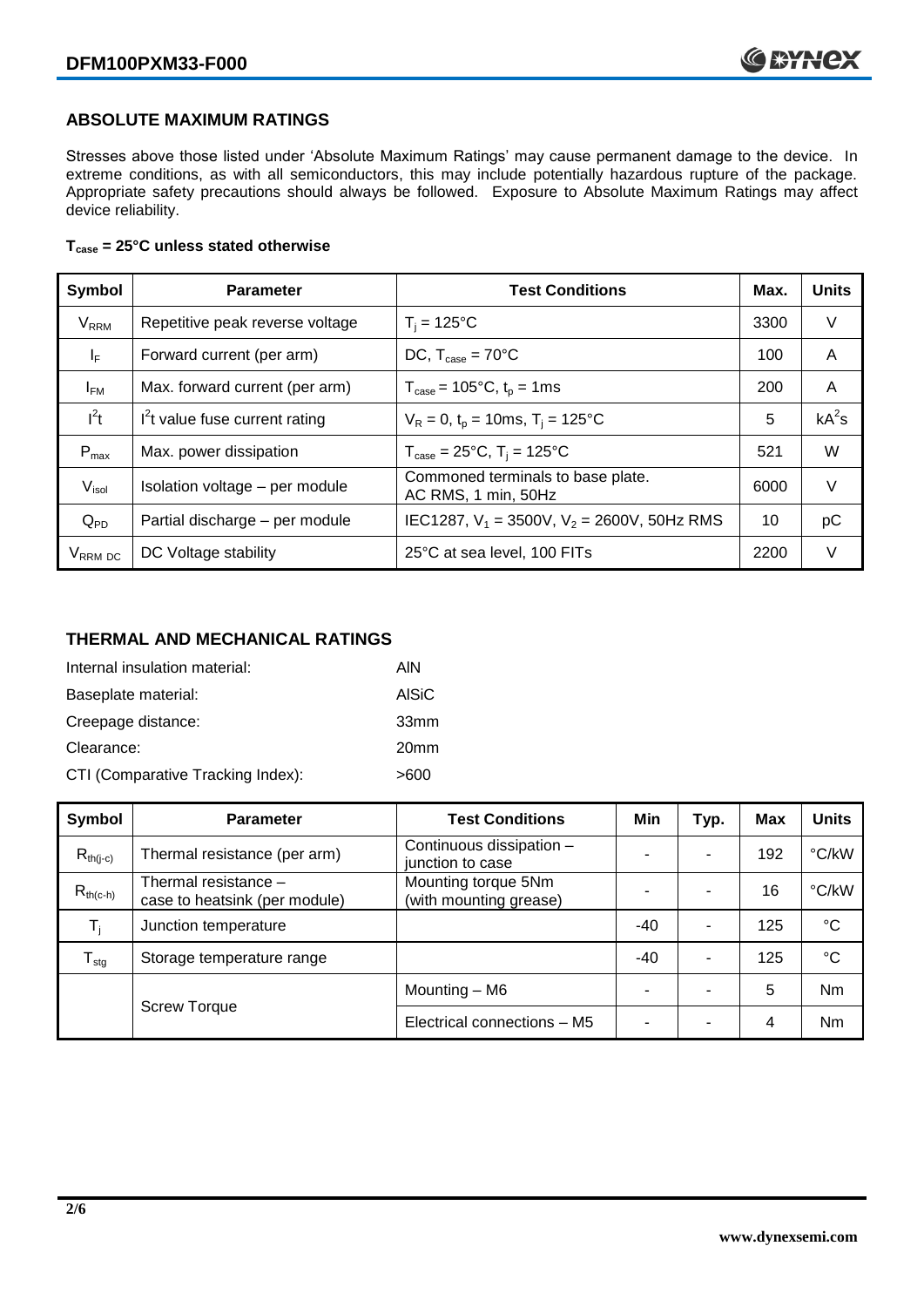# **STATIC ELECTRICAL CHARACTERISTICS – PER ARM**

#### **Tcase = 25°C unless stated otherwise.**

| Symbol     | <b>Parameter</b>     | <b>Test Conditions</b>                 | Min | Typ | <b>Max</b> | <b>Units</b> |
|------------|----------------------|----------------------------------------|-----|-----|------------|--------------|
| <b>IRM</b> | Peak reverse current | $V_R = 3300V$ , T <sub>i</sub> = 125°C |     |     | 10         | mA           |
| $V_F$      | Forward voltage      | $I_F = 100A$                           |     | 2.9 |            | v            |
|            |                      | $I_F = 100A$ , $T_i = 125^{\circ}C$    |     | 3.0 |            | v            |
| Lм         | Inductance           | $\blacksquare$                         |     | 40  |            | nH           |

## **DYNAMIC ELECTRICAL CHARACTERISTICS – PER ARM**

#### **Tcase = 25°C unless stated otherwise**

| Symbol          | <b>Parameter</b>                        | <b>Test Conditions</b> | Min | Typ. | Max | <b>Units</b> |
|-----------------|-----------------------------------------|------------------------|-----|------|-----|--------------|
| $Q_{rr}$        | Reverse recovery charge<br>$I_F = 100A$ |                        |     | 40   |     | μC           |
| 1 <sub>rr</sub> | Peak reverse recovery current           | $V_R = 1800V$          |     | 75   |     | A            |
| $E_{rec}$       | Reverse recovery energy                 | $dl_F/dt = 800A/\mu s$ |     | 40   |     | mJ           |

#### **Tcase = 125°C unless stated otherwise**

| Symbol                     | <b>Parameter</b>              | <b>Test Conditions</b> | Min | Typ. | Max | Units |
|----------------------------|-------------------------------|------------------------|-----|------|-----|-------|
| $\mathsf{Q}_{\mathsf{rr}}$ | Reverse recovery charge       | $I_F = 100A$           |     | 65   |     | μC    |
| - Irr                      | Peak reverse recovery current | $V_R = 1800V$          |     | 85   |     | А     |
| $E_{rec}$                  | Reverse recovery energy       | $dl_F/dt = 800A/\mu s$ |     | 65   |     | mJ    |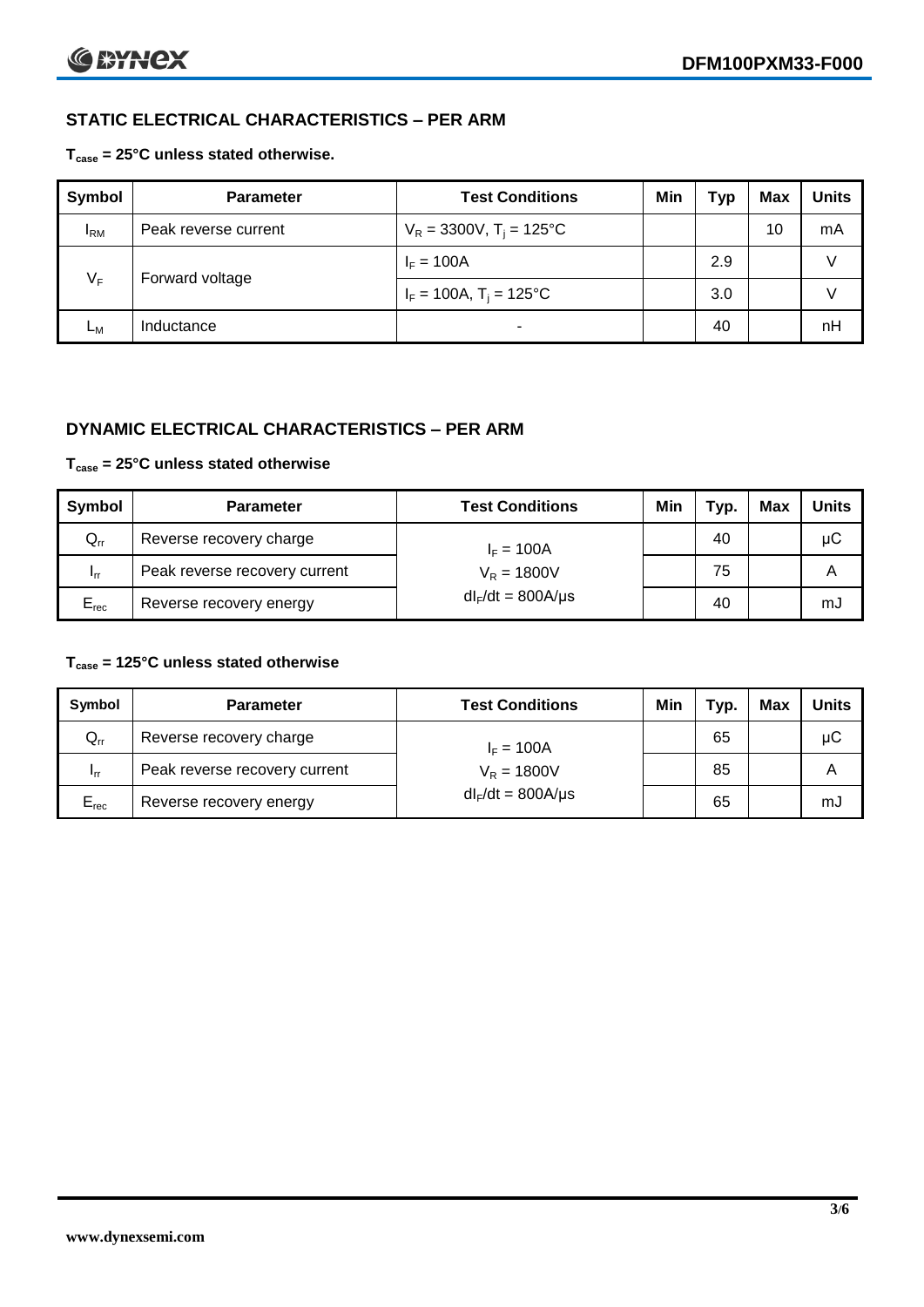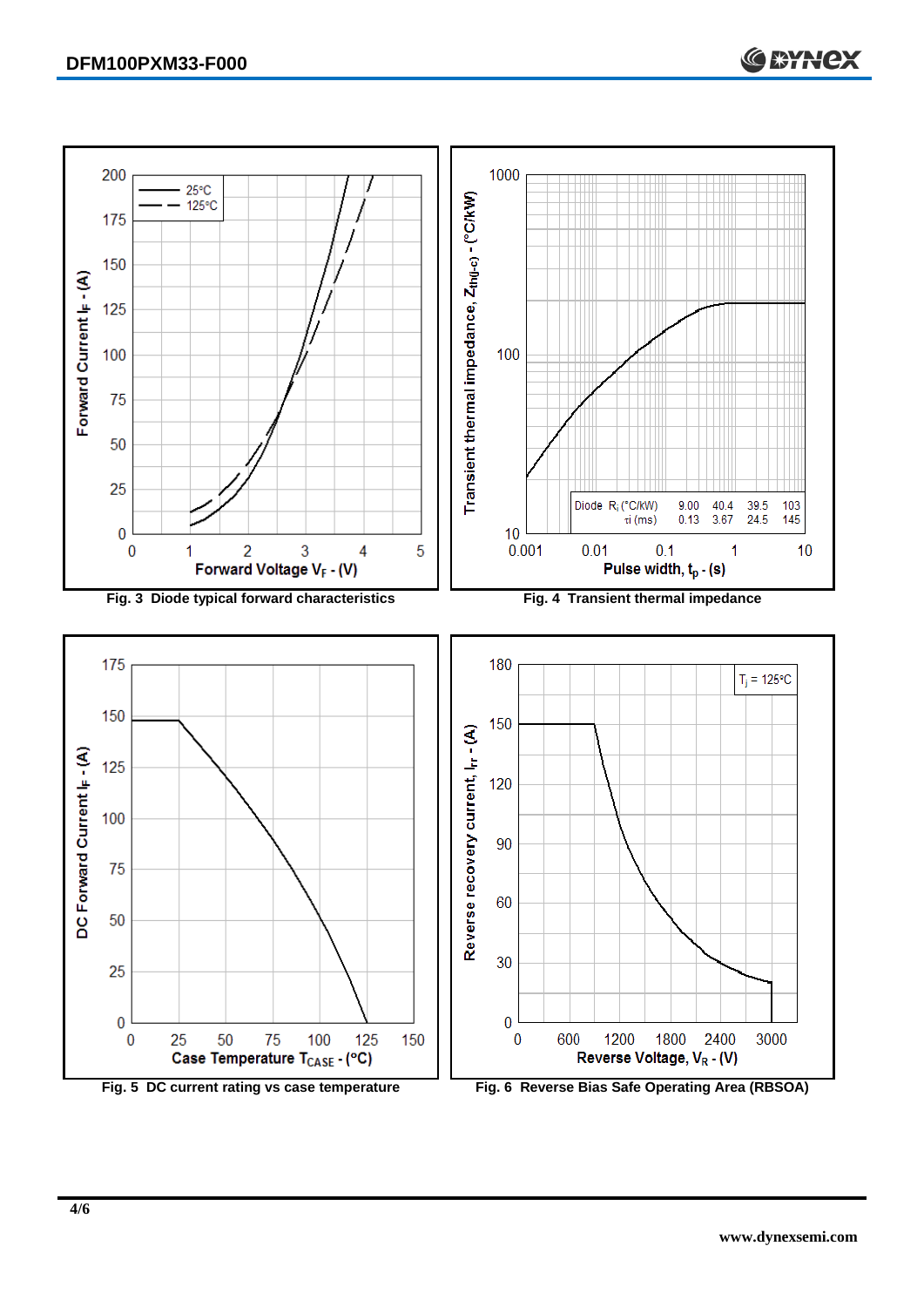

#### **PACKAGE DETAILS**

For further package information, please visit our website or contact Customer Services. All dimensions in mm, unless stated otherwise. **DO NOT SCALE.**